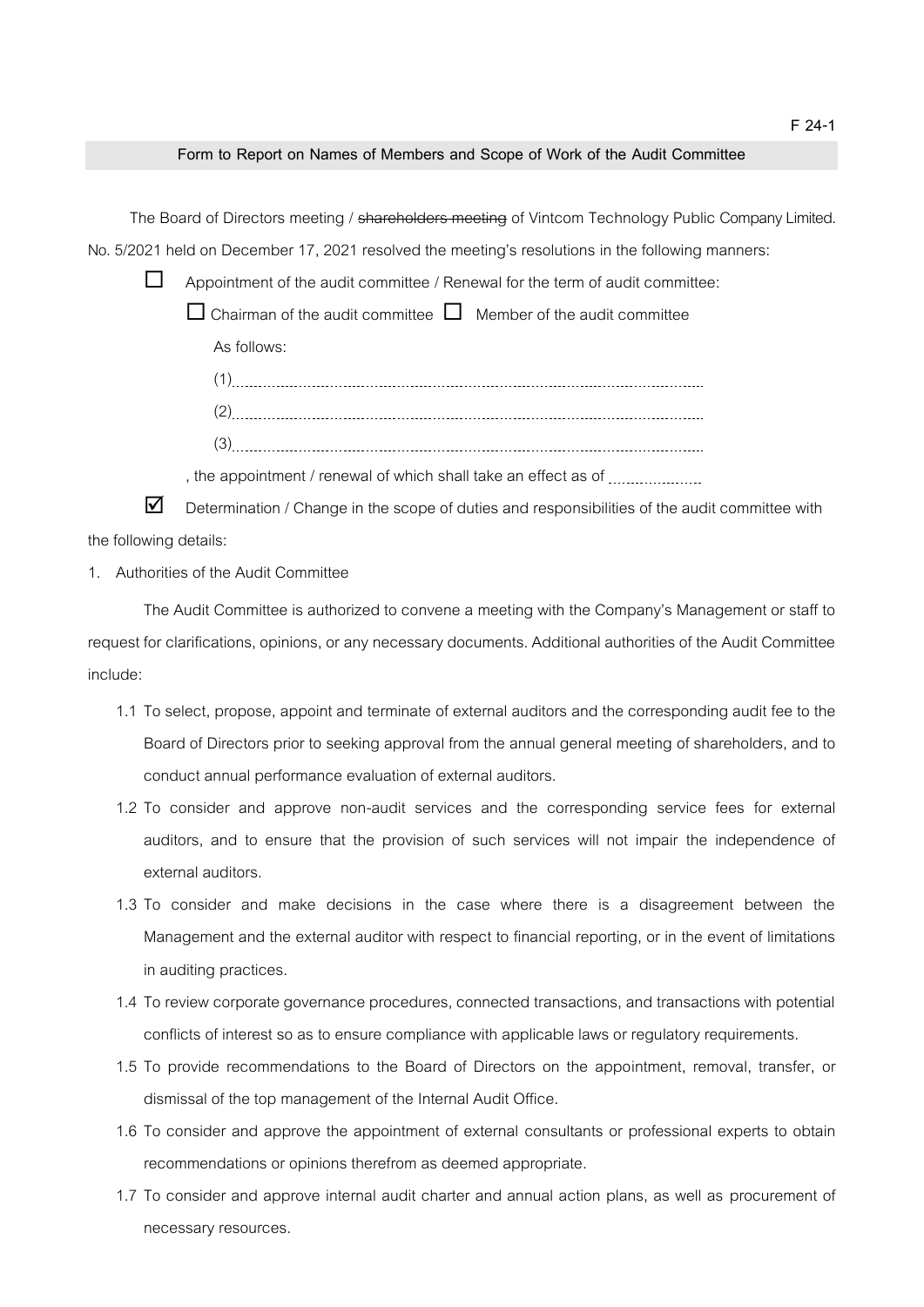- 1.8 To oversee the Anti-Bribery and Corruption Policy and its programmed to ensure compliance with legal and ethical obligations;
- 2. Duties and Responsibilities of the Audit Committee
	- 2.1 Financial Reporting
		- 2.1.1 To hold a meeting with external auditors at least once a year without the presence of the Management.
		- 2.1.2 To review the completeness and accuracy of the financial statements and evaluate the appropriateness of accounting principles adopted in financial reporting.
		- 2.1.3 To review significant accounting and financial reporting issues, including complex or unusual transactions and items requiring judgement.
		- 2.1.4 To discuss with the Management and external auditors regarding audit results, significant risks associated with financial reporting, and mitigation plans.
		- 2.1.5 To review the effectiveness of internal control pertaining to financial reporting.
	- 2.2 Internal Control
		- 2.2.1 To ensure that the Management arranges for appropriate internal control processes, including internal control of information technology system, guidelines for communicating the significance of internal control, and risk management.
		- 2.2.2 To ensure that the recommendations on internal control proposed by internal and external auditors are implemented by the Management.
	- 2.3 Internal Audit
		- 2.3.1 To review the activities, performance, and independence of the Internal Audit Office.
		- 2.3.2 To review the effectiveness of internal audit practices, ensuring that they conform to the internal auditing standards.
	- 2.4 Compliance with Laws and Regulations
		- 2.4.1 To regularly review and report to the Board of Directors any regulatory changes affecting the Company's operations as proposed by the Internal Audit Office.
		- 2.4.2 To review and report to the Board of Directors the findings presented by regulatory agencies and the corresponding corrective actions.
		- 2.4.3 To review the effectiveness of the system in monitoring compliance with laws and regulations and corresponding corrective actions in case of non-compliance.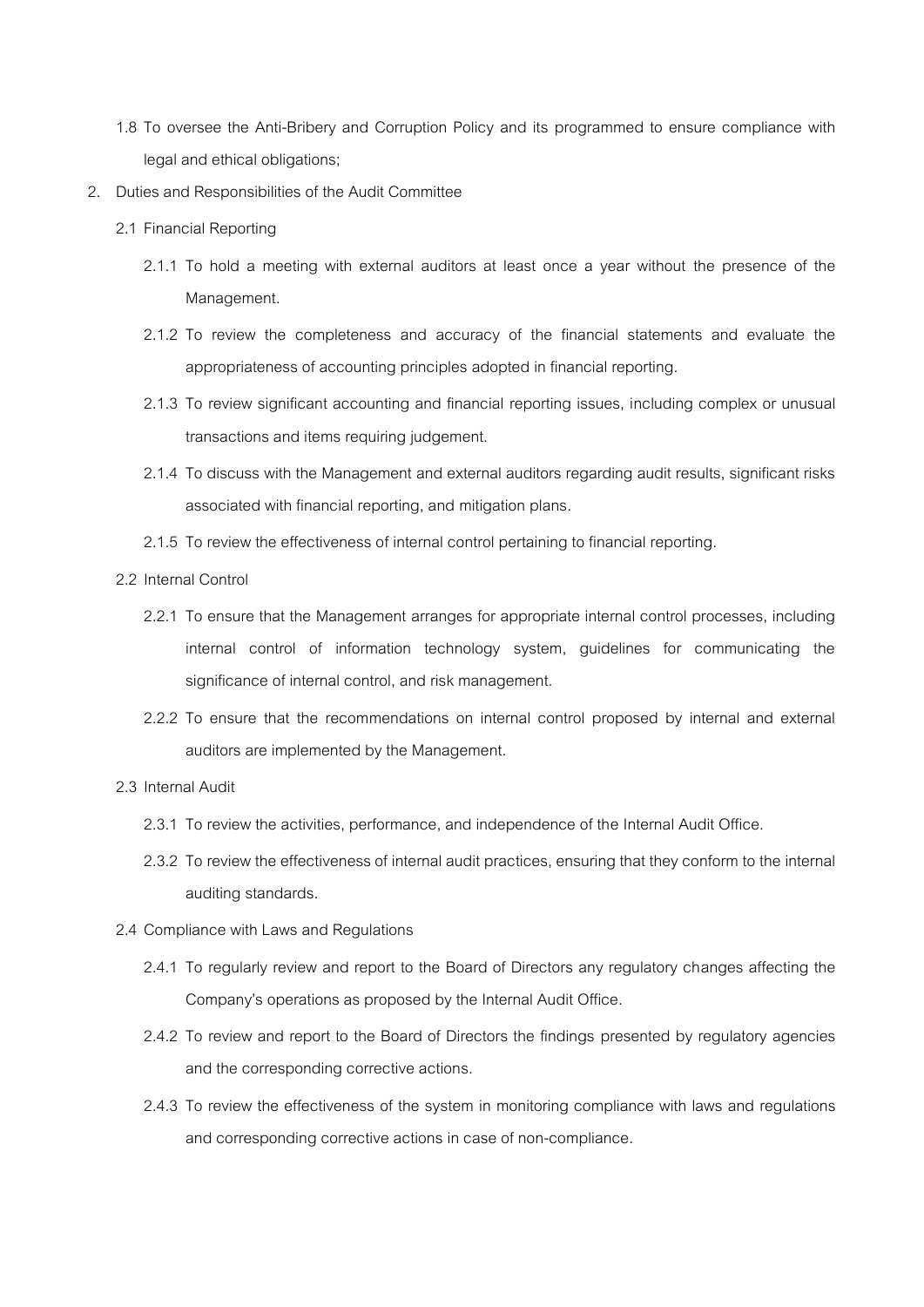## 2.5 Risk Management

- 2.5.1 To review reports presented by the Risk Management Committee and discuss with the Management regarding the Company's risk assessment and management policies.
- 2.5.2 To review the adequacy of corporate governance and risk management practices of the Company and its subsidiaries.
- 2.5.3 To review the efficiency of the risk management system of the Company and its subsidiaries.
- 2.6 Ethical Compliance for Executives and Employees
	- 2.6.1 To ensure that the ethical standards and the conflict of interest policy have been made in writing and acknowledged by all executives and employees.
	- 2.6.2 To promote compliance with business ethics and conflict of interest policy.
- 2.7 Consideration of Connected Transactions

To review connected transactions or transactions with potential conflicts of interest in compliance with the regulations of the Stock Exchange of Thailand so as to ensure that they are reasonable and in the best interest of the Company.

- 2.8 Preparation of Reports
	- 2.8.1 To report and recommend to the Board of Directors the corrective actions for transactions that exhibit conflicts of interest, fraud, or material weaknesses of internal control, including noncompliant transactions that materially affect the Company's financial position and performance, in accordance with the requirements of the Office of the Securities and Exchange Commission and the Stock Exchange of Thailand and within the period deemed appropriate by the Board of Directors.

In the event that the Board of Directors fails to implement corrective actions for the aforementioned transactions within the specified period, any member of the Audit Committee may report such transactions to the Securities and Exchange Commission and the Stock Exchange of Thailand.

- 2.8.2 To prepare and disclose the Audit Committee's report in the Annual Report, whereby such report must be signed by the Chairman of the Audit Committee and contain at least the following information:
	- Opinions on the accuracy, completeness, and reliability of the Company's financial reports
	- Opinions on the adequacy of the Company's internal control system
	- Opinions on compliance with the Securities Exchange Act, regulations of the Stock Exchange of Thailand, and other laws pertaining to the Company's business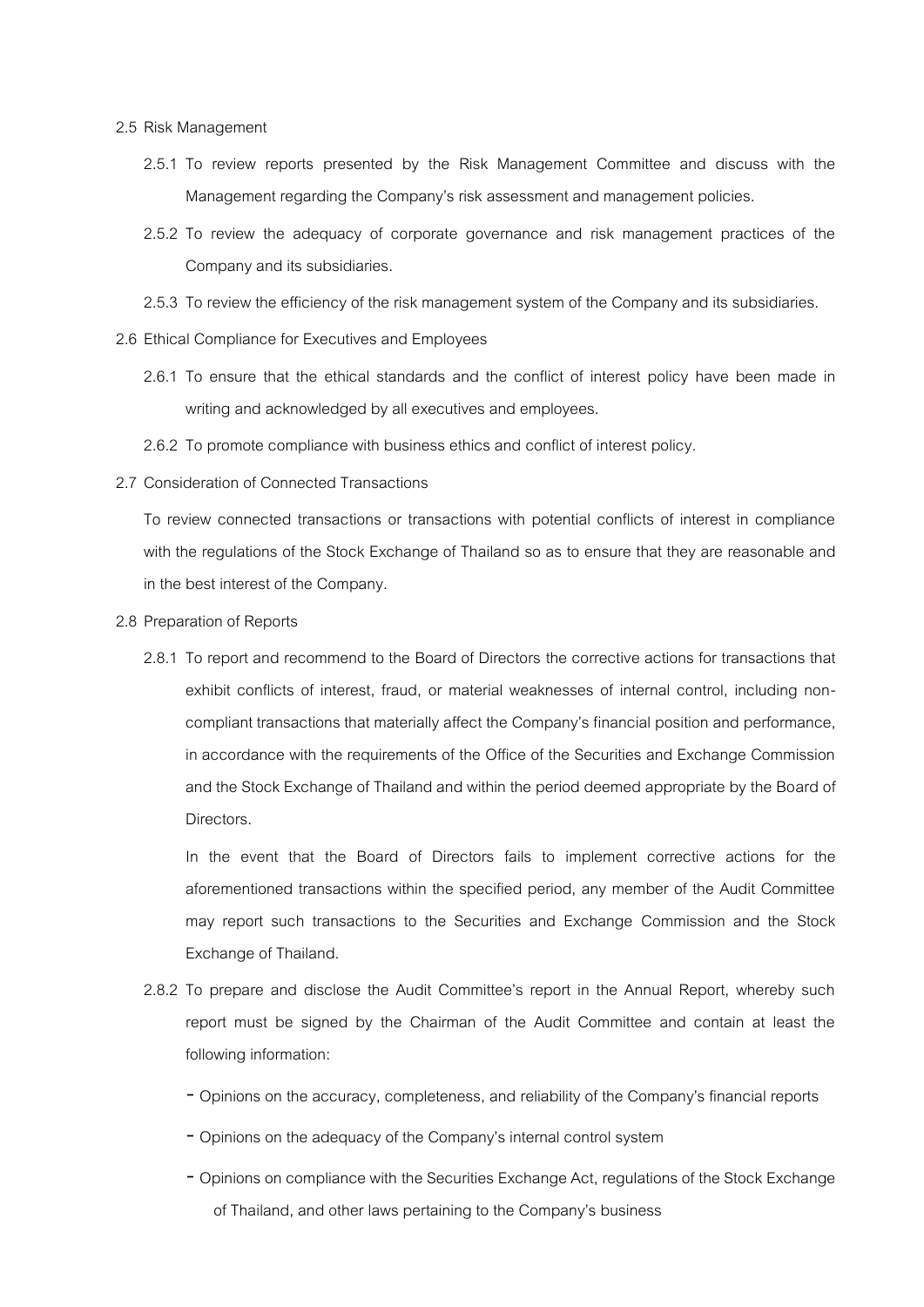- Opinions on the appropriateness of external auditors
- Opinions on transactions that are susceptible to conflicts of interest
- Number of the Audit Committee's meetings and attendance by each member of the Audit **Committee**
- General opinions or observations obtained by the Audit Committee upon performance of duties in accordance with the Charter
- Any other information which are deemed necessary to be reported to shareholders and investors within the scope of duties and responsibilities assigned by the Board of Directors
- 2.9 Other Responsibilities
	- 2.9.1 To perform any other tasks assigned by the Board of Directors.
	- 2.9.2 To regularly review and evaluate the Audit Committee's Charter and propose to the Board of Directors for approval in case of any amendment thereto.
	- 2.9.3 To conduct self-assessment at least once a year and propose the results thereof to the Board of Directors.
		- , the determination/change of which shall take an effect as of December 17, 2021

The audit committee is consisted of:

- 1. Chairman of the audit committee Mr. Sanpat Sopon remaining term in office 2 years 2 months
- 2. Member of the audit committee Mr. Thanachart Numnonda remaining term in office 2 years 2 months

3. Member of the audit committee Mr.Kriengkrai Boonlert-u-thai remaining term in office 2 years 2 months Secretary of the audit committee Mr.Poj Weerasuttakorn

Enclosed hereto is -copies of the certificate and biography of the audit committee. The audit committee number 3 has/have adequate expertise and experience to review creditability of the financial reports.